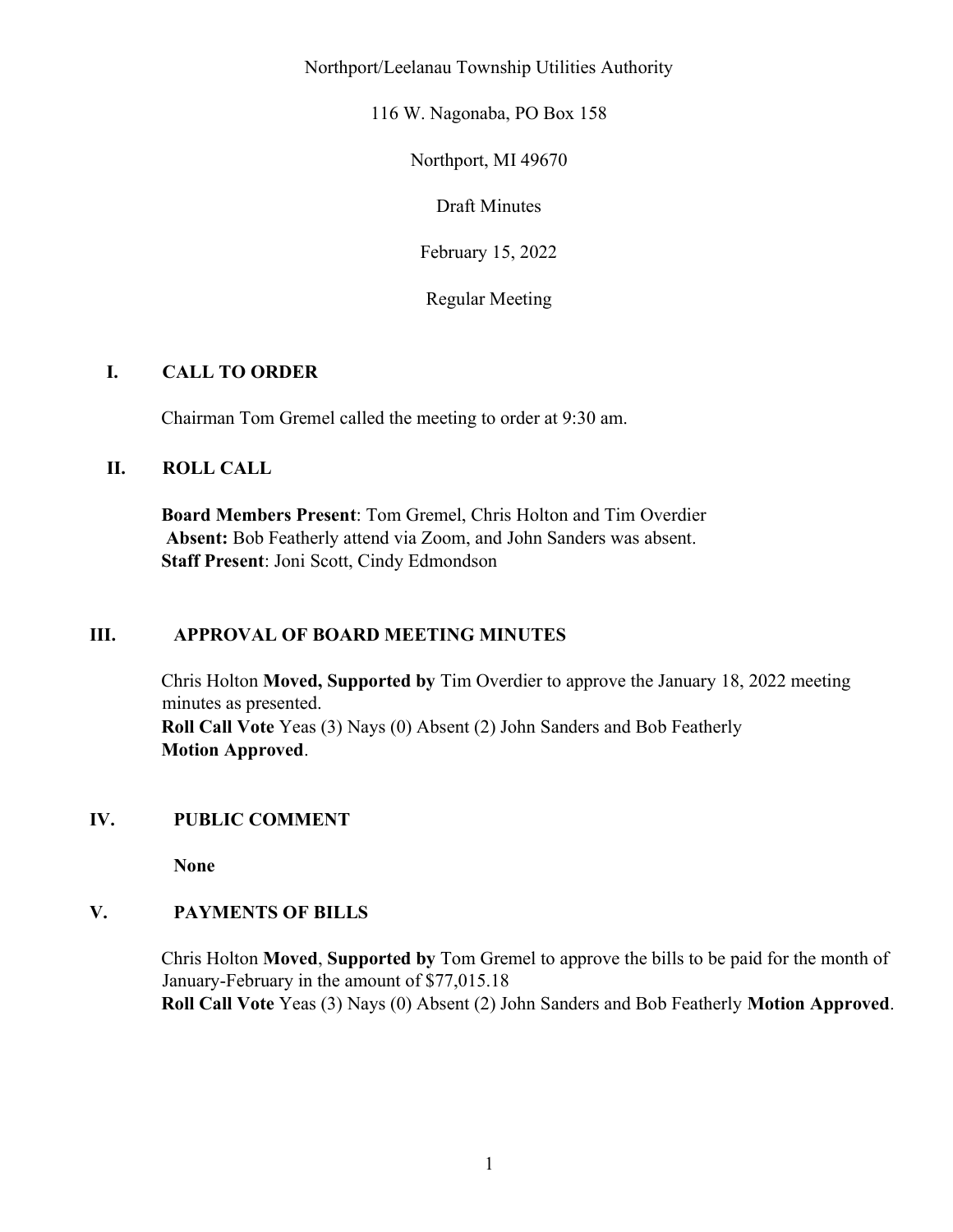# VII. STAFF REPORTS

# A. Treasurer/Clerk and Liaison Report

Clerk Scott reported that she had submitted all invoices and information pertaining to the Main Lift Station breakdown. Scott also reported that she provided the Leelanau County Board of Public Works (BPW) with an annual report for the NLTUA and Village Debt retirement. Superintendent Report:

#### B. Superintendent Report:

Superintendent Chris Holton reported that he was able to investigate a service call out on Paradesia and determine that the homeowners guest bathroom had a toilet that had been running for quite some time. Holton also reported that there was 1 sewer line frozen at the Village  $8<sup>th</sup>$ Street DPW building.

#### C. Treatment Plant Operator Report:

Treatment Plant Operator, Zack Niec reviewed the written report for January with the Board. Niec noted that 2 new reject pumps were installed at the Treatment Plant.

# VIII. COMMITTEE REPORTS

None

# IX. CORRESPONDENCE

None

# X. DISCUSSION & ACTION ITEMS

Approve Budget for the 2022-23 Fiscal Year:

Treasurer Scott reviewed the draft Budget with the Board. Chairman Gremel questioned whether the hookup fee at \$100 should be increased. The Board agreed to have a discussion about the fee at their next regular meeting.

Chris Holton Moved, Supported by Tim Overdier to adopt the Budget for the 2022-23 Fiscal year as provided. Roll Call Vote: Yeas (3) Nays (0) Absent (2) Motion Carried.